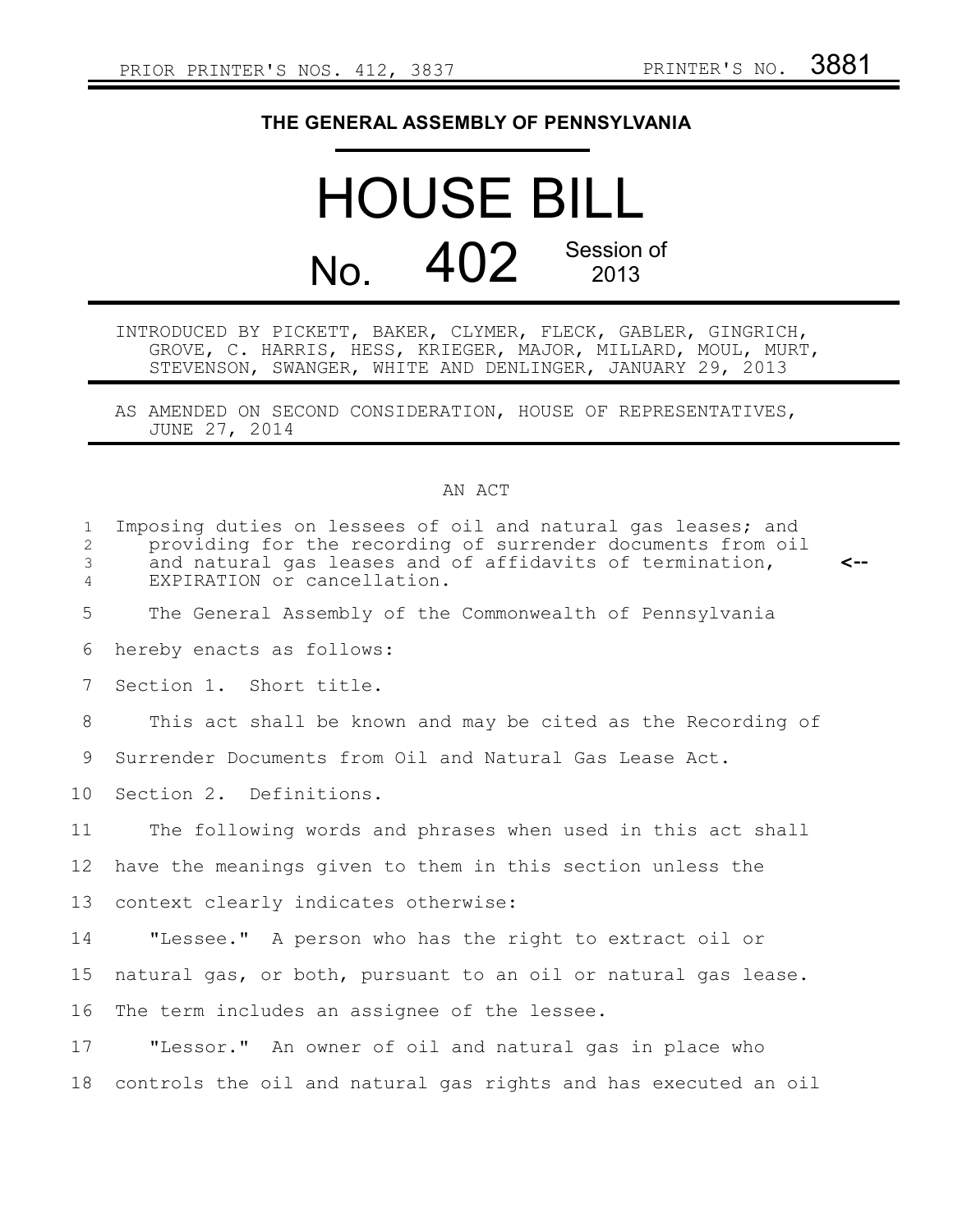or natural gas lease. 1

"Oil or natural gas lease." A lease between a lessor and lessee for the extraction of oil or natural gas, or both, from the land of the lessor and which lease is recorded with the recorder of deeds of the county in which the land is located. "Surrender document." A written document relating to an oil or natural gas lease which includes: 2 3 4 5 6 7

(1) A brief description of the land upon which the lease is based, including the municipality in which the land is situated. 8 9 10

(2) A statement that the oil or natural gas lease is terminated, EXPIRED or canceled pursuant to the terms of the **<-** lease. 11 12 13

(3) The date of the termination, EXPIRATION or cancellation. **<--** 14 15

(4) A statement indicating that the lessee surrenders all of the lessee's rights, duties and interests under the lease. 16 17 18

(5) The signature of the lessee. 19

Section 3. Lessee duty to provide surrender document. 20

(a) General rule.--Not more than 30 days after the termination, EXPIRATION or cancellation of an oil or natural gas **<-** lease, the lessee shall deliver to the lessor, without cost to the lessor, a surrender document in recordable form. 21 22 23 24

(b) Duty of recorder of deeds.--A recorder of deeds who receives a surrender document that satisfies the requirements of this act shall record the surrender document. 25 26 27

(c) Applicability.--This section shall not apply if the lessee and lessor have expressed an interest in writing to each 30 other of an intention to renew the oil or natural gas lease or 28 29

20130HB0402PN3881 - 2 -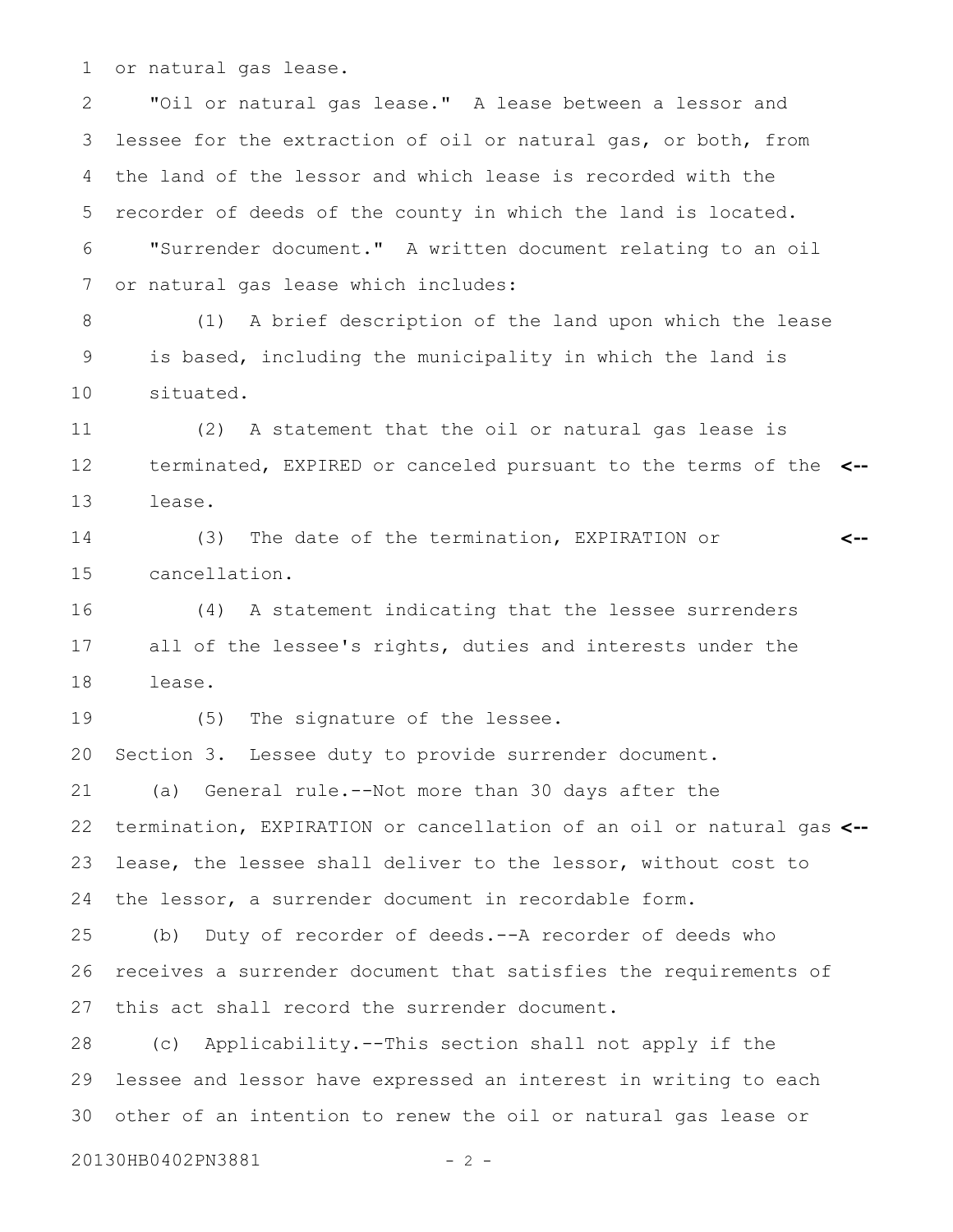to negotiate a new oil or natural gas lease. Section 4. Failure to provide surrender document. (a) Notice to lessee.--If a lessee fails to provide a timely surrender document as required under section 3, the lessor may serve notice on the lessee. The notice shall contain the following: (1) A statement that: (i) The lease will be terminated, EXPIRED or canceled according to its terms, including the date of the termination, EXPIRATION or cancellation. (ii) The lessee has a duty to provide a surrender document under section 3. (iii) The lessor has failed to receive a timely surrender document from the lessee. (iv) If the surrender document is not received by the date of termination, EXPIRATION or cancellation, the **<-** lessor has a right to record an affidavit of termination, **<--** EXPIRATION or cancellation of an oil or natural gas lease in the office of the recorder of deeds for the county in which the land is situated. (2) The names and addresses of the lessor, if contained in the lease. (3) The name and address of the person giving notice and a statement as to the person's interest in the land or relationship to the lessor. (4) The municipality in which the land is located and a brief description of the land. (5) If located in a unit, the name or description of the unit, if known to the lessor. **<-- <--** 1 2 3 4 5 6 7 8 9 10 11 12 13 14 15 16 17 18 19 20 21 22 23 24 25 26 27 28 29

(6) If there is a well on the land, the name or number 20130HB0402PN3881 - 3 -30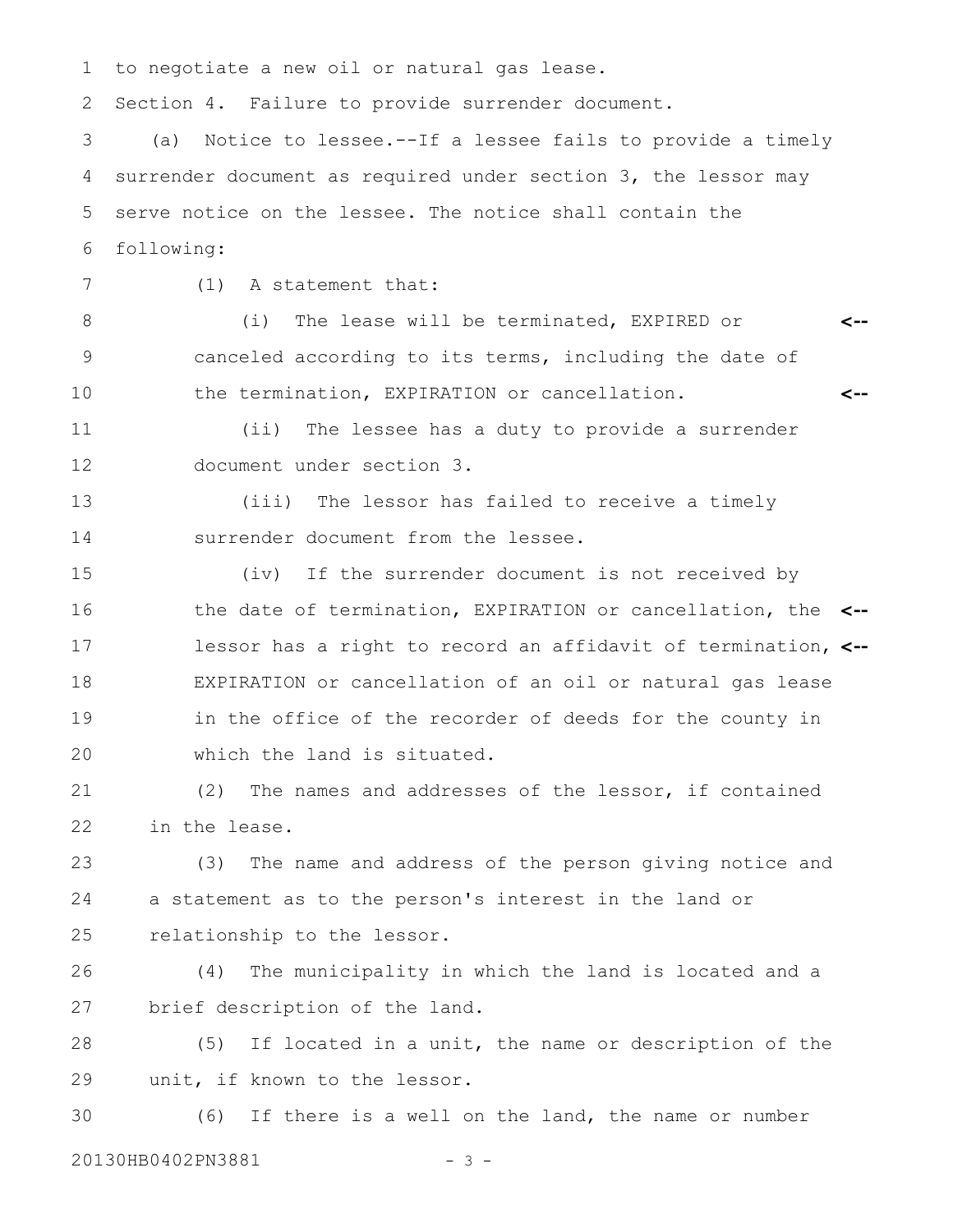1

of the well, if known to the lessor.

(7) The date of the execution of the oil or natural gas lease. 2 3

(8) The date of termination, EXPIRATION or cancellation **<-** of the oil or natural gas lease and the basis of the termination, EXPIRATION or cancellation. **<--** 4 5 6

(b) Manner of service.--Service of the notice under subsection (a) shall be effected either personally or by certified mail to the lessee's last known business address, or, if service cannot be made by those means, by publication once a week for two weeks in a newspaper of general circulation in the county where the land is situated. 7 8 9 10 11 12

(c) Challenge to notice of termination or cancellation.--If, **<-** after receiving a notice of termination, EXPIRATION or cancellation under subsection (b), the lessee disputes that the oil or natural gas lease will be terminated, EXPIRED or canceled **<-** on the date stated in the notice, the lessee must, not more than 30 days after receipt of the notice, deliver a written challenge to the lessor. **<--** 13 14 15 16 17 18 19

(d) Effect of no challenge.--A lessor who has served a notice under subsection (a) and fails to receive a timely challenge from the lessee under subsection (c) may record an affidavit of termination, EXPIRATION or cancellation of an oil **<-** or natural gas lease in the office of the recorder of deeds for the county in which the land is situated. 20 21 22 23 24 25

Section 5. Affidavit of termination, EXPIRATION or cancellation. **<--** 26 27

(a) Contents of affidavit.--An affidavit of termination, EXPIRATION or cancellation of an oil or natural gas lease shall contain the following information: **<--** 28 29 30

20130HB0402PN3881 - 4 -